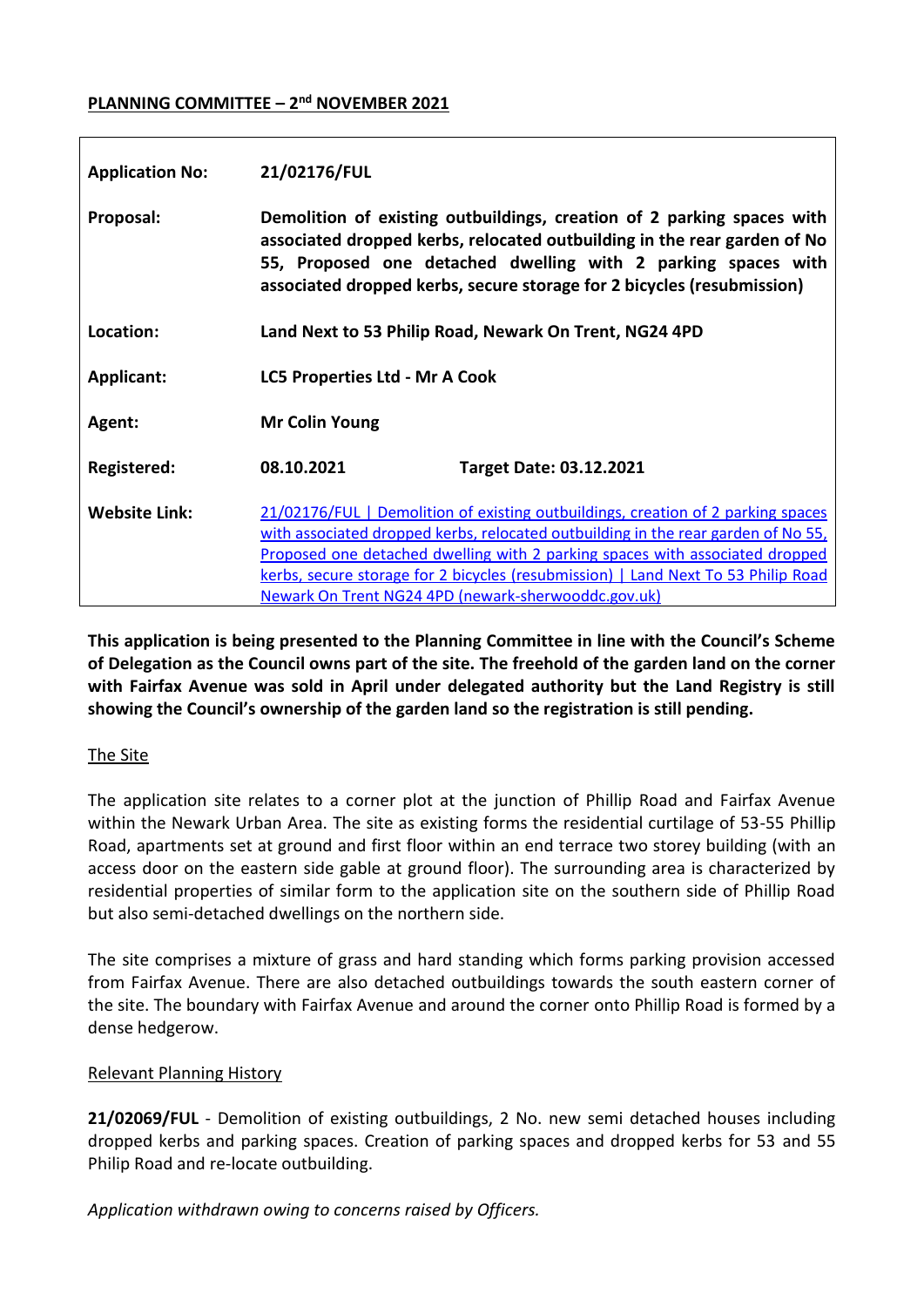The submitted planning statement has referenced a similar scheme at no. 77 Phillip Road (16/01749/FUL), the relevance of which will be discussed in the appraisal section below.

## The Proposal

The application seeks full planning permission for a single detached, two storey three bedroom dwelling. The dwelling would have an approximate pitch height of 7.85m and eaves height of around 4.9m. Parking provision for the proposed dwelling would comprise two spaces accessed from Fairfax Avenue along the eastern boundary of the site. The proposal also includes the creation of two car parking spaces from Phillip Road for the existing flats as well as the relocation of an existing outbuilding in the south western corner of the site.

The application has been considered on the basis of the following plans and documents:

- $\bullet$  Site & Location Plans 2114/250;
- Outbuilding Photographs dated 6<sup>th</sup> October 2021;
- Proposed house plans and elevations  $-2114/251$ ;
- Proposed outbuilding plan & elevations 2114/252;
- Planning Statement dated October 2021.

## Departure/Public Advertisement Procedure

Occupiers of 14 properties have been individually notified by letter.

## **Planning Policy Framework**

## **The Development Plan**

# **Newark and Sherwood Amended Core Strategy DPD (adopted March 2019)**

Spatial Policy 1 - Settlement Hierarchy

- Spatial Policy 2 Spatial Distribution of Growth
- Spatial Policy 7 Sustainable Transport
- Core Policy 3 Housing Mix, Type and Density
- Core Policy 9 -Sustainable Design
- Core Policy 12 Biodiversity and Green Infrastructure
- Core Policy 13 Landscape Character
- NAP1 Newark Urban Area

## **Allocations & Development Management DPD**

DM1 – Development within Settlements Central to Delivering the Spatial Strategy DM5 – Design DM7 – Biodiversity and Green Infrastructure DM12 – Presumption in Favour of Sustainable Development

## **Other Material Planning Considerations**

National Planning Policy Framework 2021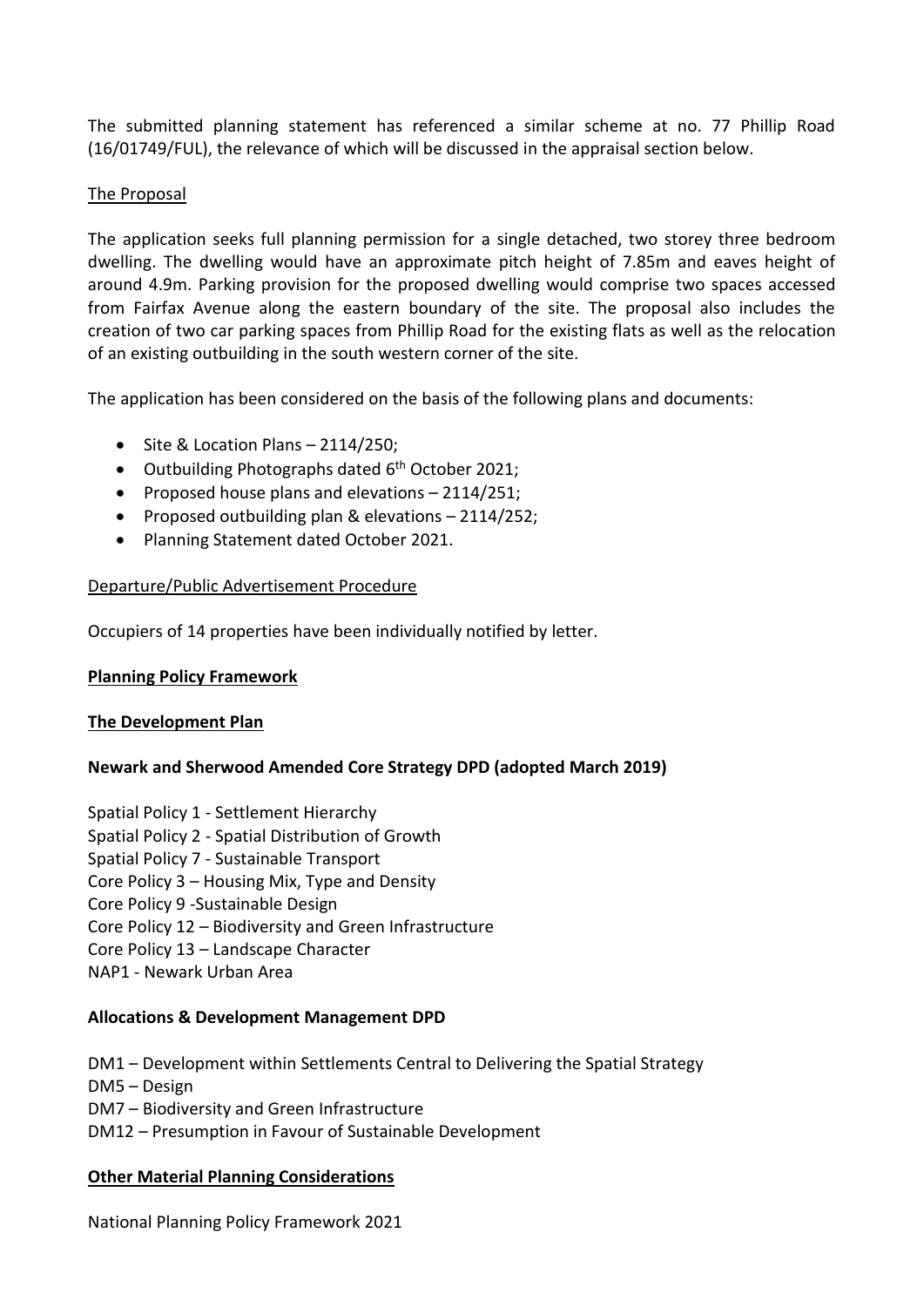Planning Practice Guidance (online resource) National Design Guide – Planning practice guidance for beautiful, enduring and successful places September 2019 Residential Cycle and Car Parking Standards & Design Guide SPD June 2021

## Consultations

**Newark Town Council –** No comments received to date (consultation expiry 2<sup>nd</sup> November 2021).

No letters of representation have been received to date (consultation expiry 3<sup>rd</sup> November 2021).

#### Comments of the Business Manager

#### Principal of Development

Spatial Policy 1 of the Core Strategy outlines the settlement hierarchy for the District identifying the Newark Urban Area as the sub-regional centre. It is intended that the Newark Urban Area be the focus for housing and employment growth in the District. As such residential development within the site is acceptable in principal provided the proposal accords with the remainder of the development plan.

#### Impact on Character and Design

Core Policy 9 requires a high standard of sustainable design that protects and enhances the natural environment and contributes to the distinctiveness of the locality and requires development that is appropriate in form and scale to the context. Policy DM5 mirrors this.

The site forms a corner plot with the boundary forming a hedgerow which adds welcome greenery to the street scene. There are other corner plots with similar boundary treatments but the area is on the whole characterized by fenced boundaries. The site as existing appears to be used as functional garden area which retains a degree of privacy through the presence of the hedgerow.

Corner plots in the area vary in their characteristics with all of the other three corner plots at the adjacent junction forming sets of semi-detached dwellings arranged at an angle. However, there are other corner plots which share similar characteristics to the application site, one of which is referenced in the application submission.

Planning permission was granted in January 2017 for the erection of two semi-detached properties to the side of no. 77 Phillip Road – a site approximately 100m to the west of the application site. I have carefully reviewed the planning file for this application and note that there are undoubtedly similarities to the current application site. However, there are also notable differences, namely the plot at no. 77 is around 3m wider than the application site when taken from a broadly central point of the existing dwelling's gable end. In addition to this, it is clear that the site at no. 77 displayed differing characteristics with the committee report referring to the site having no functional use being bound by low wire mesh fencing giving it an open appearance. The report considered that in the case of the scheme at no. 77, the site appeared physically removed from the host building.

As per the planning history above, the proposal forms a re-submission of a recently withdrawn scheme for 2 dwellings. The basis of the withdrawal was that Officers considered that the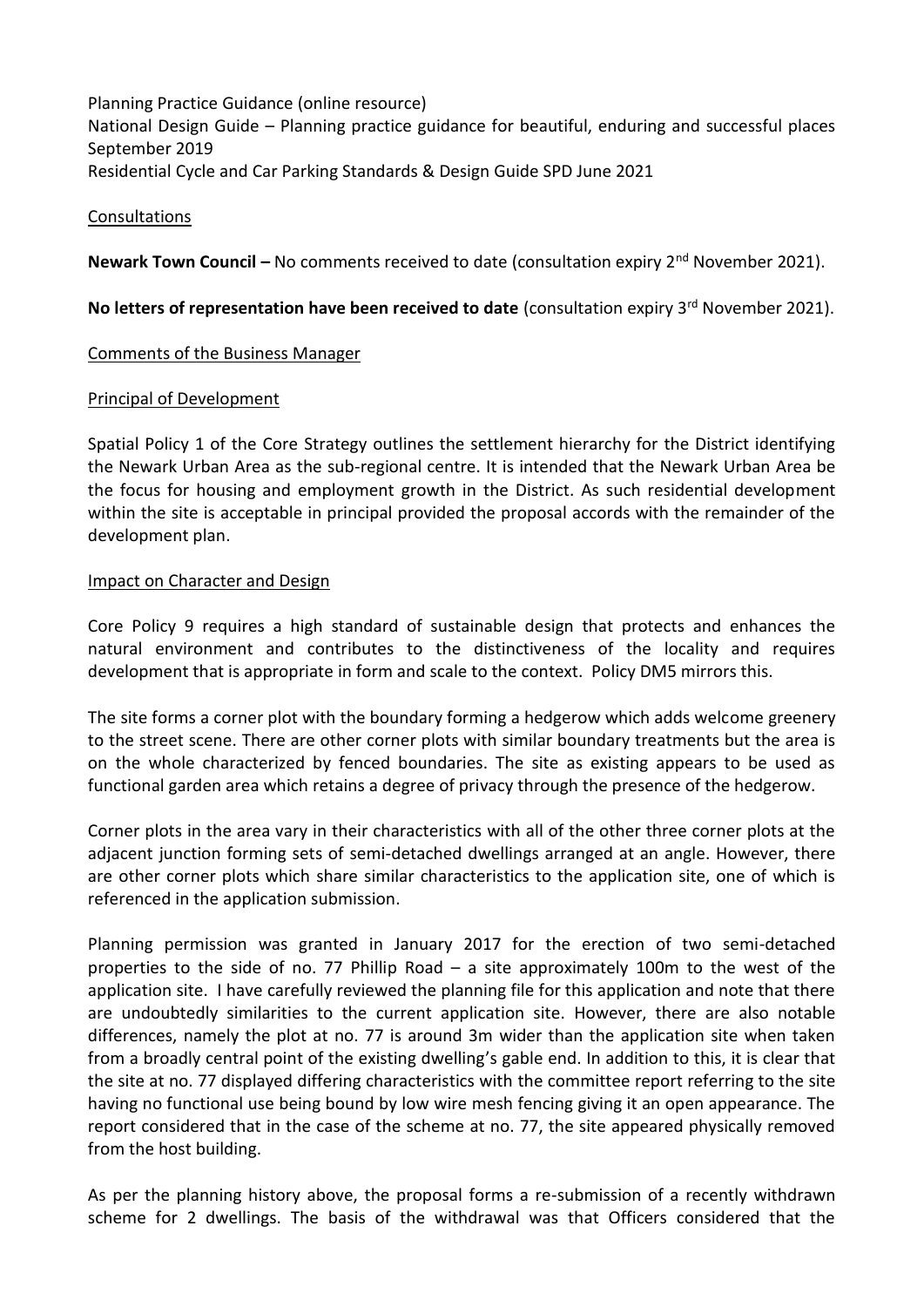provision of two semi-detached dwellings would appear cramped in the site and lead to a dominance of parking spaces.

The applicant has taken on board these concerns through the re-submission which now proposes for a single detached dwelling. This allows the corner of the site to be retained largely as is with the attractive hedgerow remaining. It is noted that there would be a dropped kerb and the creation of two parking spaces from Phillip Road but this part of the site as existing features a fenced boundary and therefore the opening up of the site to create the parking spaces would not be harmful in character terms.

There is no doubt that the proposed development would be a notable change in character terms when compared to the existing site. However, the plot is considered capable of delivering an additional detached dwelling without appearing overly cramped in the street scene.

The dwelling would be a similar height to the adjacent properties which would visually read as an extension to the existing form of development along the northern side of Phillip Road which comprises, what in plan form appear to be, pairs of semi-detached dwellings but what are in actual fact flats. The proposed design is fairly standard but replicates the same style and sized window openings as the adjacent flats and in my view this will assist its assimilation into its surroundings, as too will the use of similar materials. The proposed outbuilding in the south west corner of the site is modest in its size and construction such that it would have a limited impact on the overall character of the area (particularly when noting that there is an existing outbuilding within the site).

Overall, I consider that the design of the re-submitted scheme is acceptable and conclude that the development of this plot in this way would not harm the character or appearance of the area thus according with the policies identified above.

## Impact on Highways Network

Policy DM5 is explicit in stating that provision should be made for safe and inclusive access to new development whilst Spatial Policy 7 encourages proposals which place an emphasis on non-car modes as a means of access to services and facilities.

The Planning Statement submitted to accompany the application acknowledges the recent adoption of an SPD on parking standards. Two spaces are proposed for the new three bed unit and one space each for the existing flats, all of which would meet the standards in terms of size. The quantum of spaces would be increased from the existing situation but would also better formalize the spaces making them attractive to use for the respective occupiers. Provision is given for cycle storage at the rear of the car parking spaces.

On this basis the proposal is compliant with Spatial Policy 7 and the relevant elements of Policy DM5.

## Impact on Amenity

Policy DM5 requires development to be acceptable in terms of not having a detrimental impact on residential amenity both in terms of existing and future occupiers. Indeed seeking to secure a good standard of amenity for existing and future occupants of land and buildings is one of the 12 core planning principles set out in the NPPF.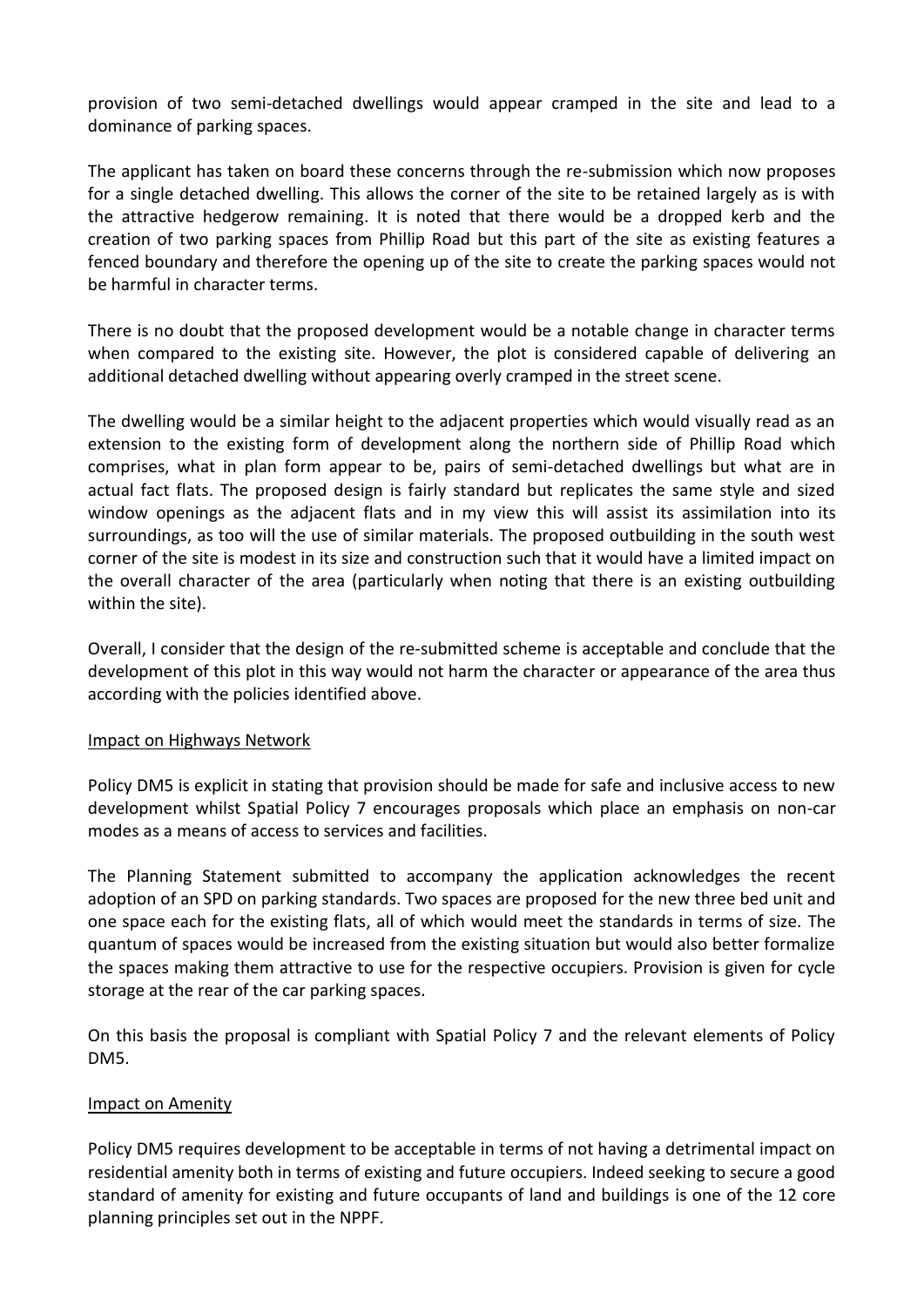The proposed building would be sited just over 1m from the eastern elevation of the adjacent building and thus the door serving the first floor flat. However there is sufficient space to allow access to both the existing flats and their curtilage as well as the garden / side of the proposed dwelling. The proposed building would be located in line with the existing building where there are no existing windows that would be impacted upon. As such I consider that there would be no adverse impact upon the occupiers of either flat contained within the building to the west.

Details of the outbuilding have been provided, which comprises a modest single storey outbuilding to be positioned in the south west corner of the site. Ordinarily this would be 'permitted development' but given this lies within the confines of flats which do not enjoy such rights it would need permission.

The rear outlook of the dwelling would be towards the side elevation of 15/17 Fairfax Avenue. The dwelling would be around 11.5m from the shared boundary but the side elevation is around 10m further away from the boundary and there are no first floor windows on the northern gable end. The positioning of the dwelling further eastwards than the principle elevations of no. 15 and 17 would mean that the outlook would be towards an off street parking area / front garden for the neighbouring flats. All other neighbouring properties would be separated by the highway network.

Taking the above factors into account I have identified no harmful amenity impacts to existing neighbouring occupiers.

In terms of the outdoor amenity provision for the proposed occupiers, the dwelling would be afforded an area of rear garden space as well as the retained front garden area which as above does retain a certain degree of privacy due to the hedged boundary.

One of the other issues in the previously withdrawn scheme was that the cramped nature of delivering two dwellings led to substandard internal floor areas. However, the revised scheme for a detached three bed dwelling would align with the nationally described space standards with approximately 93m² of internal floor area.

The proposal therefore meets with the provisions of the development plan with regards to residential amenity.

## **Other Matters**

It was carefully considered at validation stages whether the demolition of existing outbuildings would warrant submission of ecology surveys but given the active use of the site, these were not considered necessary.

#### Conclusion

Located in the Newark Urban Area, the principle of development is acceptable. It has been concluded that the site could accommodate an additional detached dwelling without adversely affecting the character of the area; highways safety or residential amenity. The proposal is therefore considered acceptable and approval is recommended subject to the following conditions.

#### **RECOMMENDATION**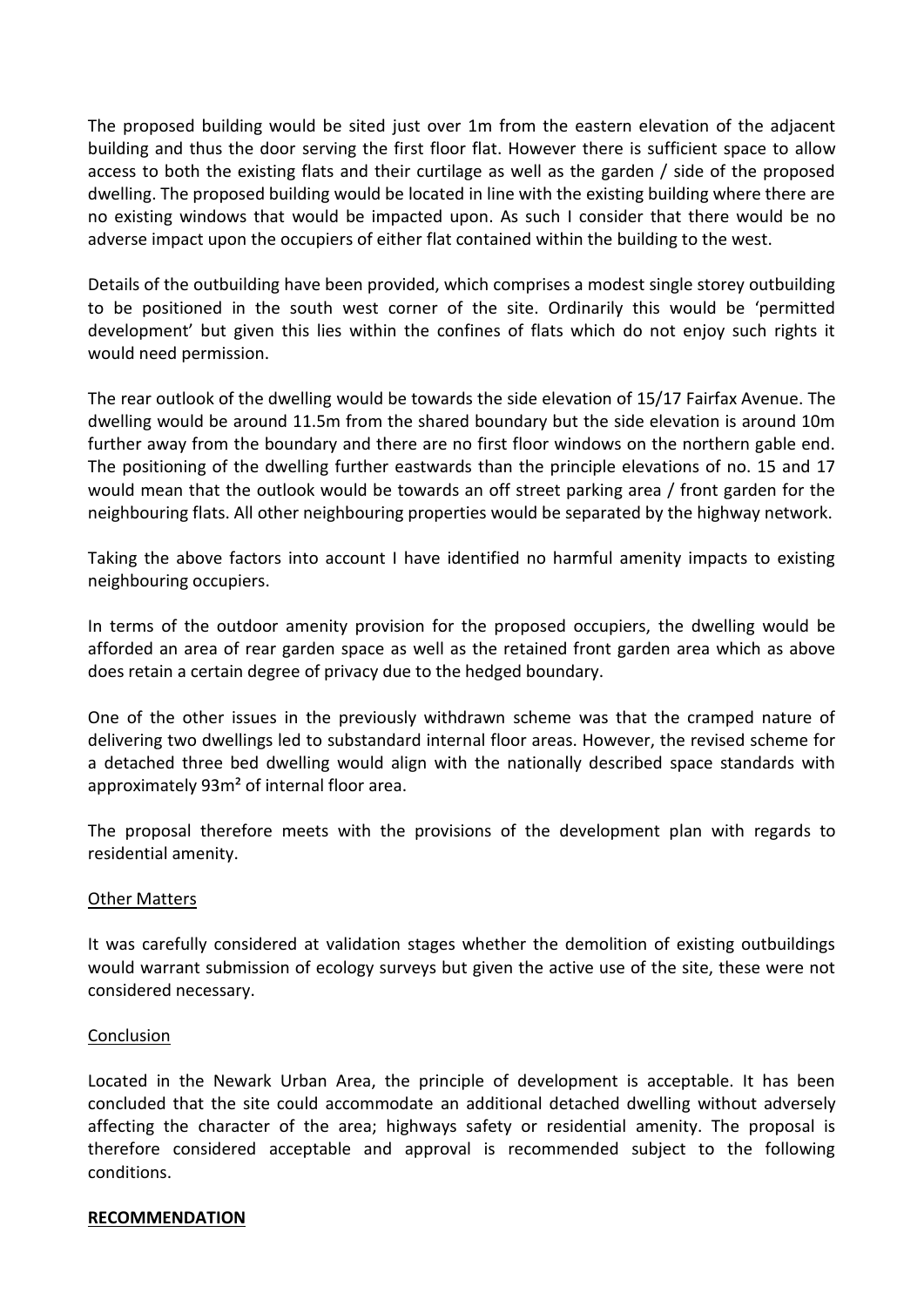**That, in the absence of any further material planning considerations coming forward through the remainder of the consultation period (which expires on 3rd November 2021) full planning permission is approved subject to the following conditions.**

# **Conditions**

01

The development hereby permitted shall not begin later than three years from the date of this permission.

Reason: To comply with the requirements of Section 51 of the Planning and Compulsory Purchase Act 2004.

02

The development hereby permitted shall not be carried out except in complete accordance with the following approved plans reference:

- $\bullet$  Site & Location Plans 2114/250;
- $\bullet$  Outbuilding Photographs dated 6<sup>th</sup> October 2021;
- Proposed house plans and elevations  $-2114/251$ ;
- Proposed outbuilding plan & elevations  $-2114/252$ ;

Reason: So as to define this permission.

03

The development hereby permitted shall be constructed entirely of the materials details submitted as part of the planning application.

Reason: In the interests of visual amenity.

04

The hedgerow that is to be removed as part of the development hereby permitted (namely to create a pedestrian access) shall not be removed during the bird nesting period (beginning of March to end of August inclusive) unless a search for nesting birds is undertaken by a suitably qualified ecologist immediately prior to its removal. Should nesting birds be discovered, an exclusion zone shall be set up around any active nests, to prevent damage to the nests and / or injury to the young birds until they have fledged.

Reason: To ensure that adequate provision is made for the protection of nesting birds on site.

05

The part of the hedgerow shown as being retained on the approved plans shall not be cut back beyond that indicated on the approved plan or removed without the prior consent in writing of the local planning authority. Should the hedge die, be removed, or become seriously damaged or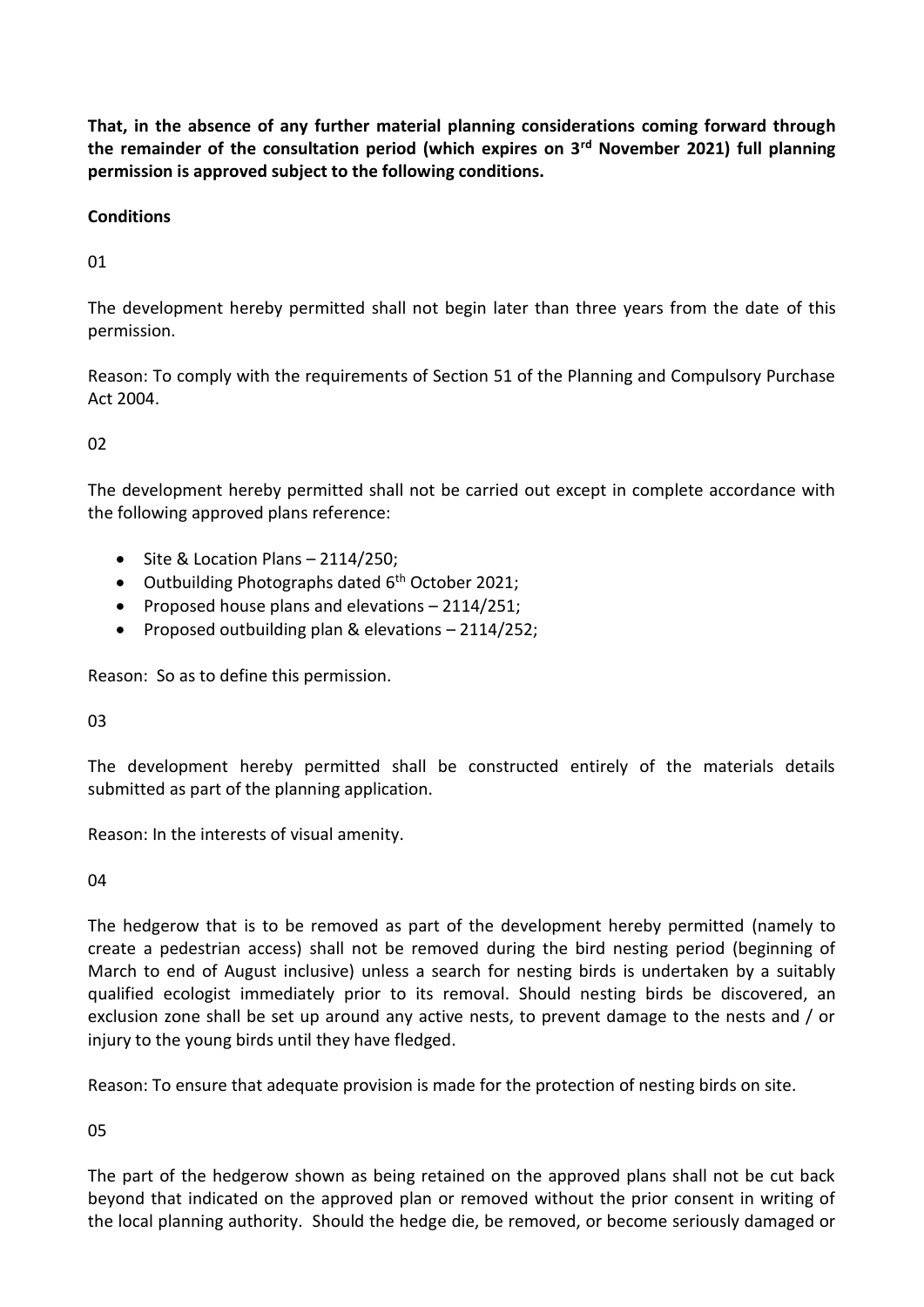diseased within five years of the date of this permission, it shall be replaced with hedging in the next planting season with of a similar size and species.

Reason: To ensure the existing hedge is retained where shown and thereafter properly maintained, in the interests of visual amenity and biodiversity.

06

Prior to the occupation of the dwelling hereby approved, the boundary treatments as shown on plan reference Site & Location Plans – 2114/250 shall be implemented in full in site and retained for a minimum period of five years from occupation.

Reason: In the interests of residential and visual amenity.

07

No part of the development hereby permitted shall be brought into use until the four parking bays are provided as indicated on drawing number Site & Location Plans – 2114/250 and surfaced in a bound material. The parking bays shall be maintained in the bound material for the life of the development and shall not be used for any purpose other than the parking of vehicles.

Reason: To ensure that adequate off street parking provision is made to reduce the possibilities of the proposed development leading to on street parking in the area.

08

No part of the development hereby permitted shall be brought into use until a dropped vehicular footway crossing is available for use (at the points where the parking spaces are located) and constructed in accordance with the Highway Authority's specification to the satisfaction of the Local Planning Authority.

Reason: In the interests of highway safety.

# **Note to Applicant**

01

This application has been the subject of discussions prior to its submission and has been approved in accordance with that advice. The District Planning Authority has accordingly worked positively and pro-actively, seeking solutions to problems arising in coming to its decision. This is fully in accordance with Town and Country Planning (Development Management Procedure) Order 2015 (as amended).

 $02$ 

The applicant is advised that all planning permissions granted on or after the 1st December 2011 may be subject to the Community Infrastructure Levy (CIL). Full details of CIL are available on the Council's website at www.newark-sherwooddc.gov.uk/cil/